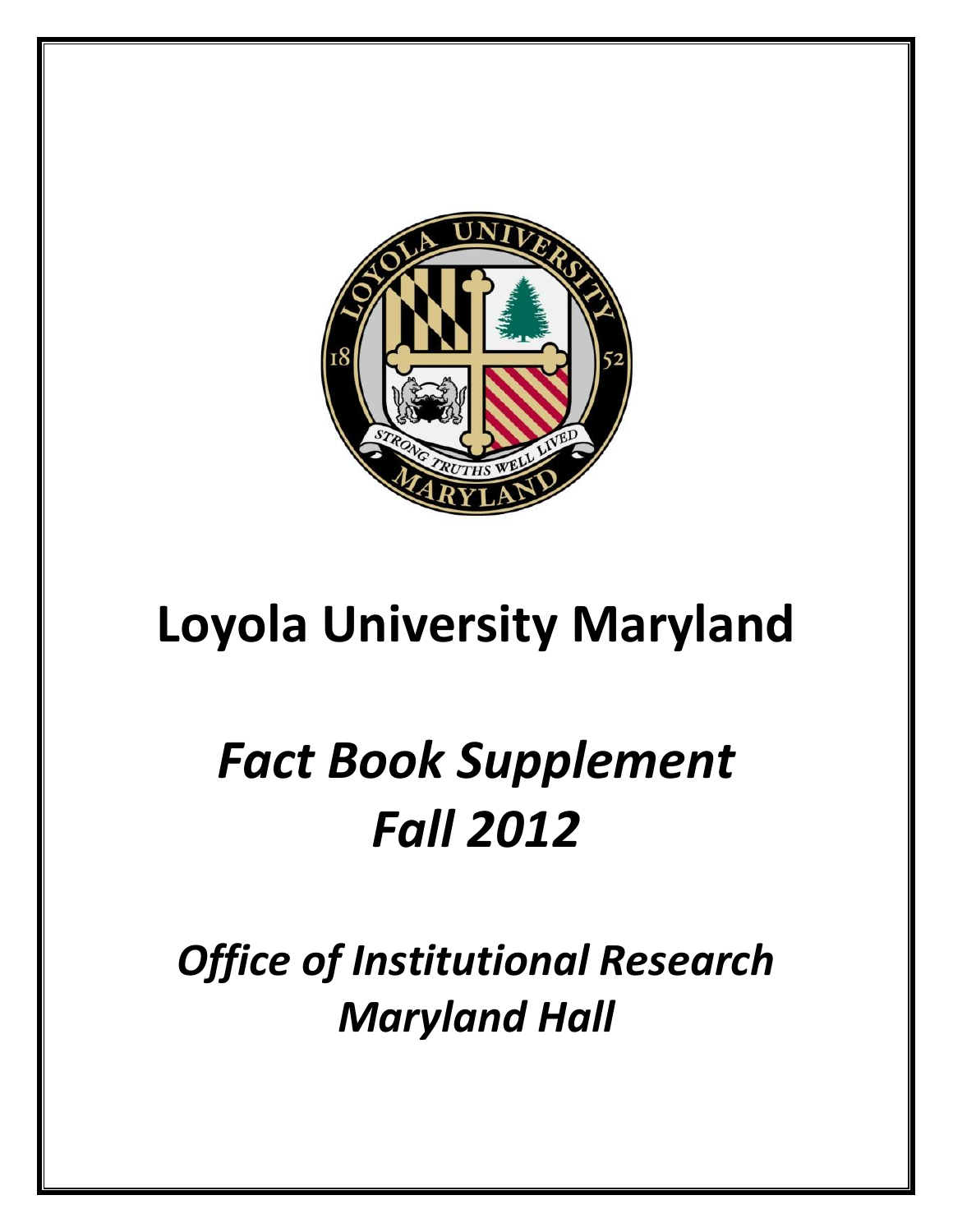#### PREFACE

The Office of Institutional Research began publishing a Fact Book Supplement in 2011 that includes graduate student headcount, enrollment and credit hour information for those special programs that are either summer-only or on a significantly different academic calendar which causes them to not be fully captured in the University's official fall census. We have added data on retention and time to degree for full-time, cohortbased programs for Montessori education to the supplement this year. Like the Loyola University Fact Book, this publication is being made available to the campus in electronic form only. The document can be accessed by faculty, staff, and students as a PDF on the Institutional Research section of the University's Web site at [http://www.loyola.edu/IR.](http://www.loyola.edu/IR)

Suggestions, as well as general comments and questions regarding this supplement, are always welcome.

Chinara Brown, Program Assistant Nicole Simone, Research Associate Shannon Tinney Lichtinger, Associate Director and Coordinator of First-Year Research & Retention Studies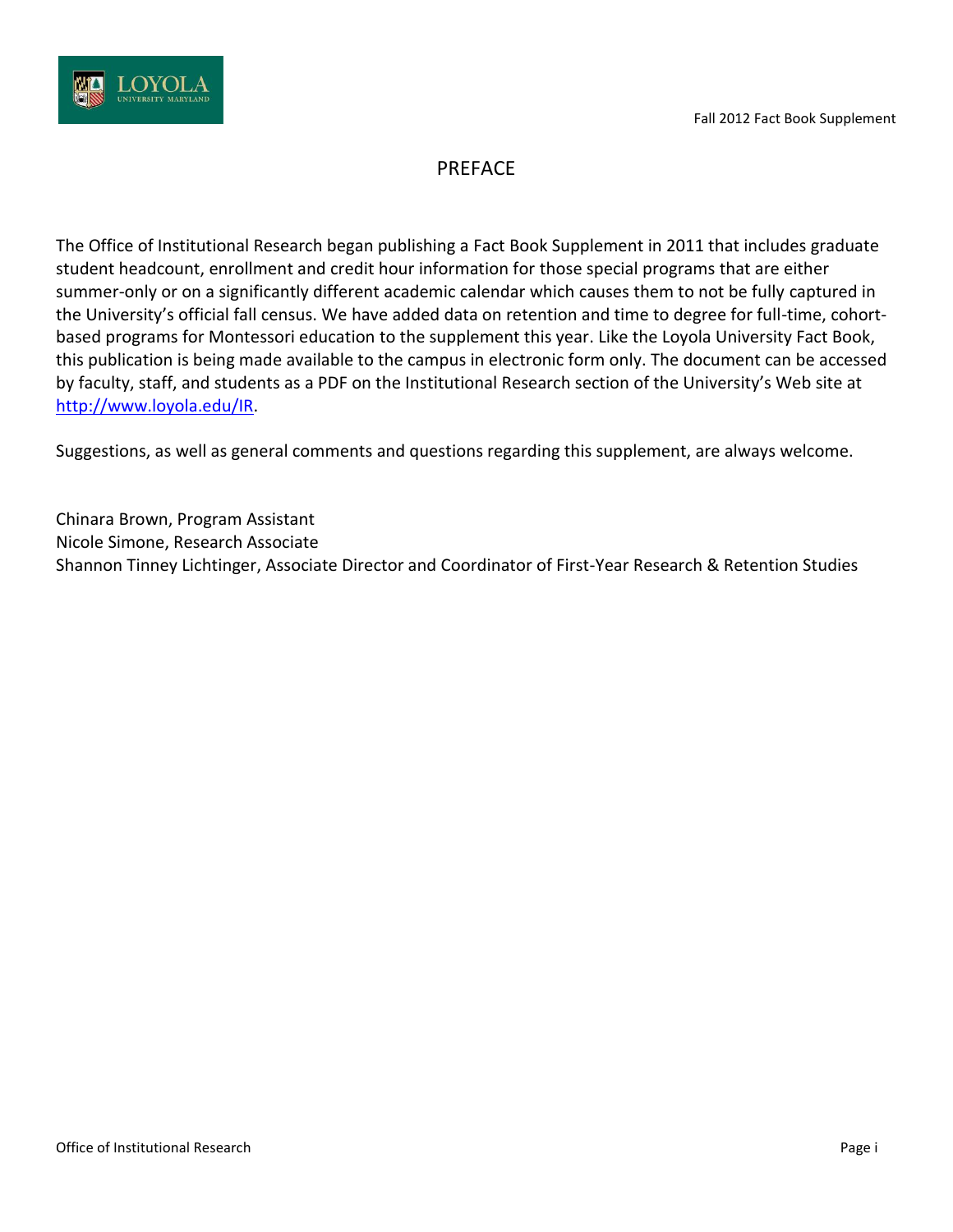

## **TABLE OF CONTENTS**

[Section I: Academic Programs](#page-3-0) 2014

[Section II: Graduation Rates and Retention](#page-10-0) 9

Office of Institutional Research **Page 1** and 2008 and 2008 and 2008 and 2008 and 2008 and 2008 and 2008 and 2008 and 2008 and 2008 and 2008 and 2008 and 2008 and 2008 and 2008 and 2008 and 2008 and 2008 and 2008 and 2008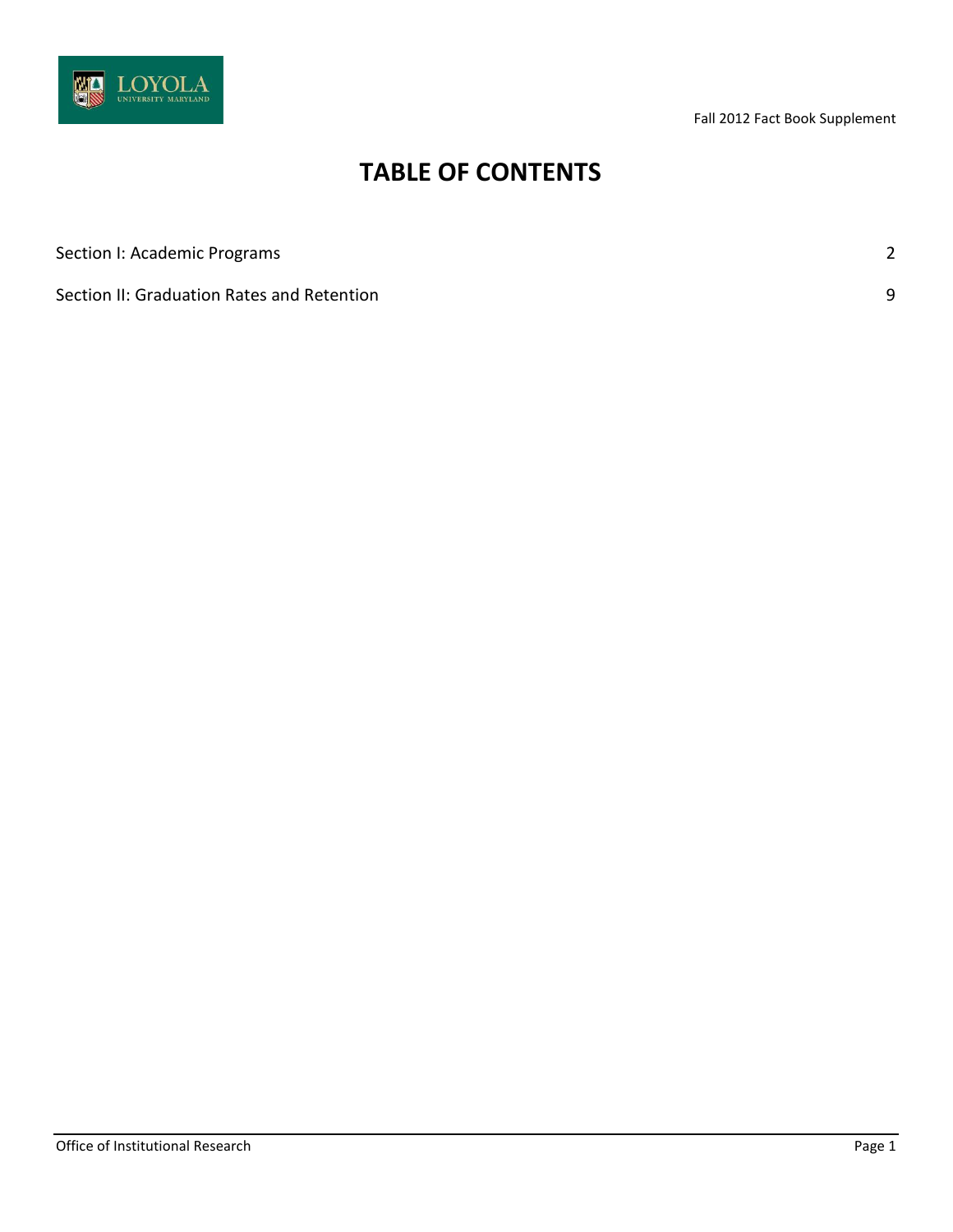

### Section I: Academic Programs

<span id="page-3-0"></span>

| Graduate Course Sections and Student Credit Hours (SCH)      |  |
|--------------------------------------------------------------|--|
| Master's Headcounts by Academic Program                      |  |
| Certificate of Advanced Study Headcounts by Academic Program |  |
| Graduate Course Sections and Credit Hours (SCH)              |  |
| Master's Headcounts by Academic Program                      |  |
| Certificate of Advanced Study Headcounts by Academic Program |  |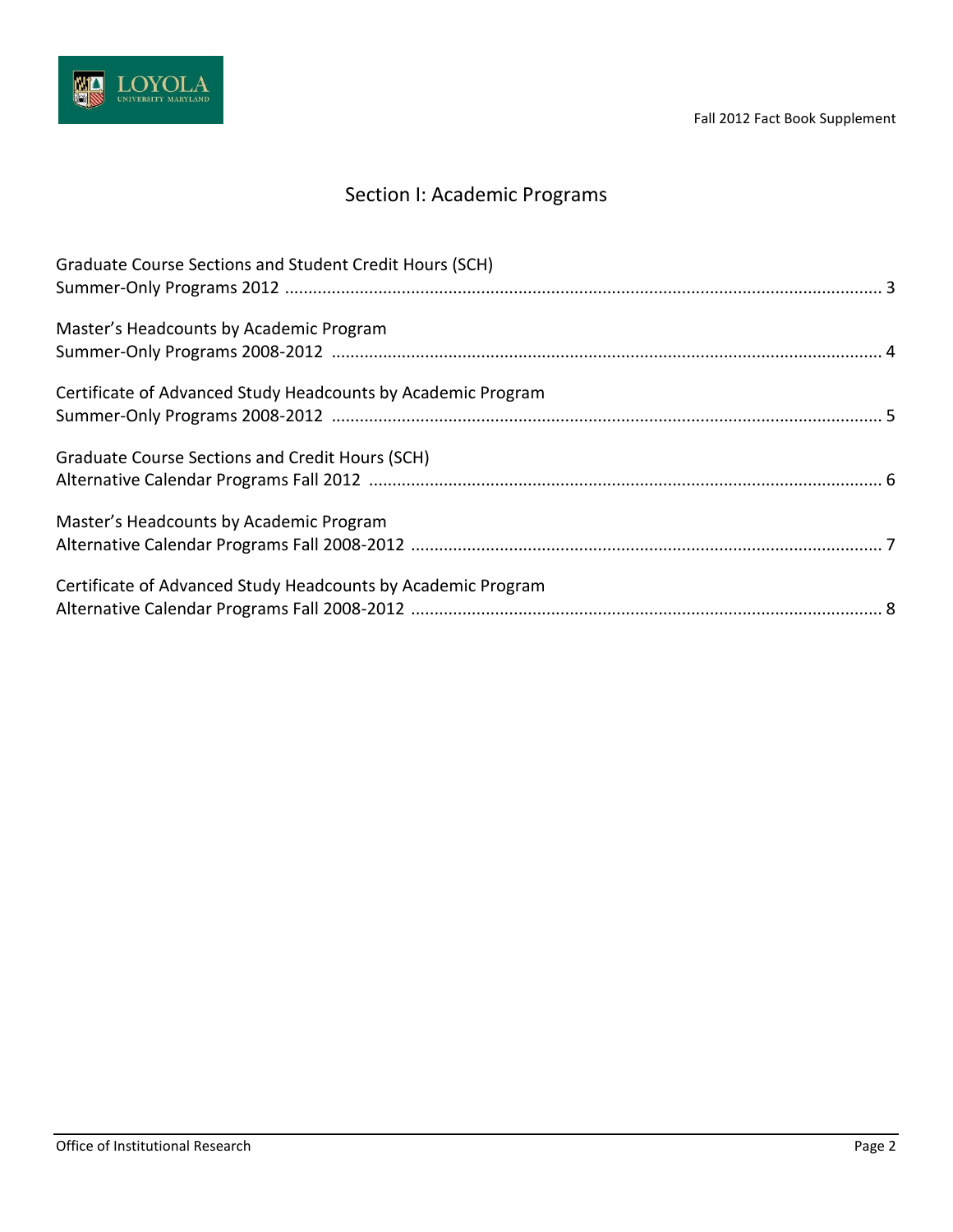

<span id="page-4-0"></span>Graduate Course Sections and Student Credit Hours (SCH) Summer-Only Programs 2012

#### **School of Education**

| <b>Program Name</b>                 | <b>Course Prefixes</b> | <b>Sections Offered Enrollments</b> |     | <b>SCH Generated</b> |
|-------------------------------------|------------------------|-------------------------------------|-----|----------------------|
| Kodaly Music Education              | KM                     | 8                                   | 96  | 216.0                |
| <b>Montessori Education</b>         | <b>MO</b>              | 6                                   | 47  | 153.0                |
| <b>Total</b>                        |                        | 14                                  | 143 | 369.0                |
| <b>Sellinger School of Business</b> |                        |                                     |     |                      |
| <b>Program Name</b>                 | <b>Course Prefixes</b> | <b>Sections Offered Enrollments</b> |     | <b>SCH Generated</b> |
| <b>Accounting Certificate</b>       | GB                     | 4                                   | 36  | 108.0                |
| <b>Total</b>                        |                        | 4                                   | 36  | 108.0                |
| <b>Total Summer-Only Programs</b>   |                        | 18                                  | 179 | 477.0                |

#### Source: Summer 2012 Course File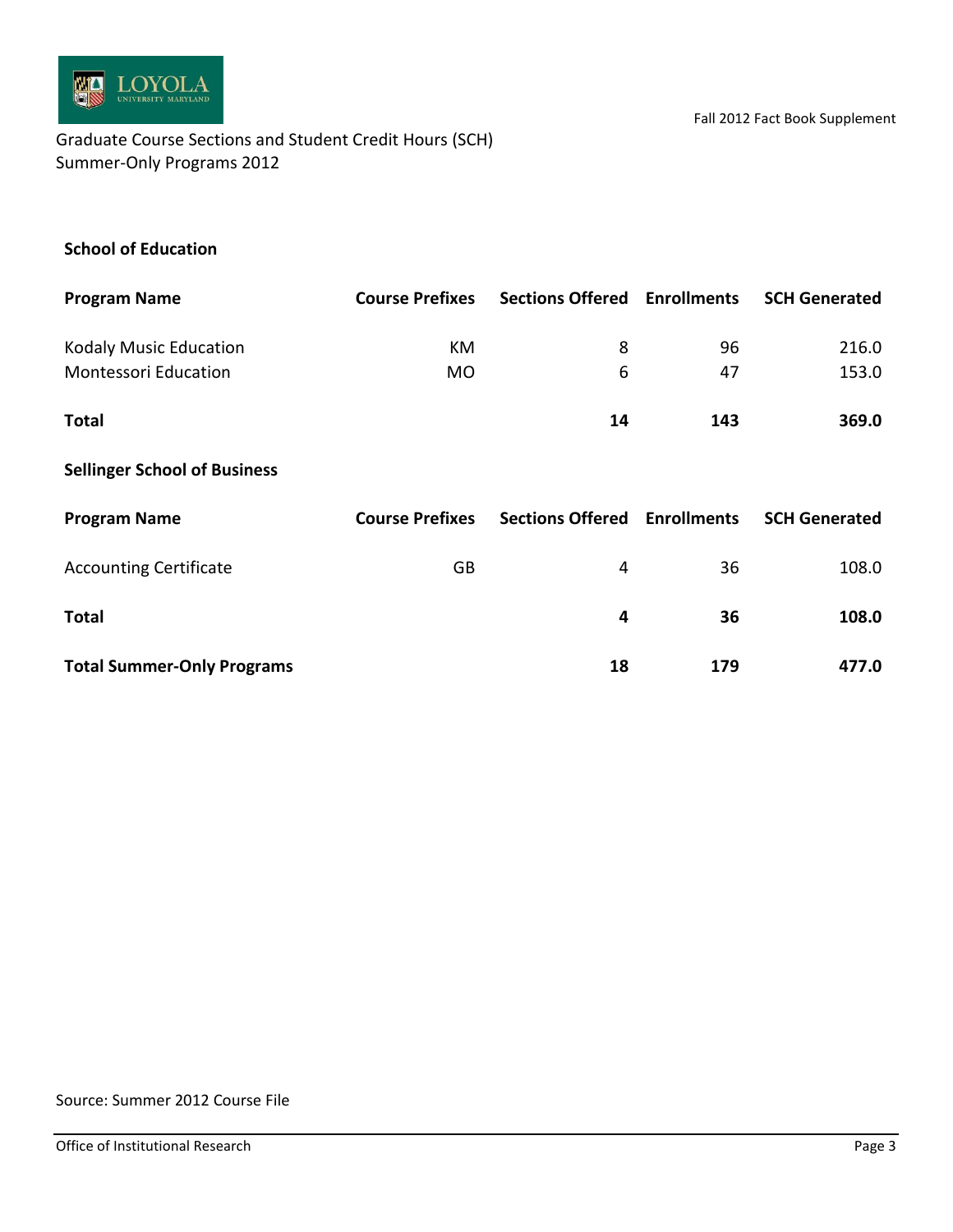

#### <span id="page-5-0"></span>Master's Headcounts by Academic Program Summer-Only Programs 2008-2012

| <b>School of Education</b>                      |              |          |             |          |          |                            |                            |
|-------------------------------------------------|--------------|----------|-------------|----------|----------|----------------------------|----------------------------|
| <b>Program Name</b>                             | 2008         | 2009     | 2010        | 2011     | 2012     | 1-Yr % Change<br>2011-2012 | 5-Yr % Change<br>2008-2012 |
| Kodaly Music Education                          | 19           | 30       | 37          | 28       | 34       | 21.4%                      | 78.9%                      |
| Washington Montessori Institute (WMI) Locations |              |          |             |          |          |                            |                            |
| Columbia multi-summer                           | 15           | 15       | 18          | 17       | 4        | $-76.5%$                   | $-73.3%$                   |
| Columbia CASE multi-summer                      | $\mathbf{1}$ | $\Omega$ | $\mathbf 0$ | $\Omega$ | $\Omega$ | N/A                        | $-100.0\%$                 |
| <b>Total Montessori Education</b>               | 16           | 15       | 18          | 17       | 4        | $-76.5%$                   | $-75.0%$                   |
| <b>Total Summer-Only Programs</b>               | 35           | 45       | 55          | 45       | 38       | $-15.6%$                   | 8.6%                       |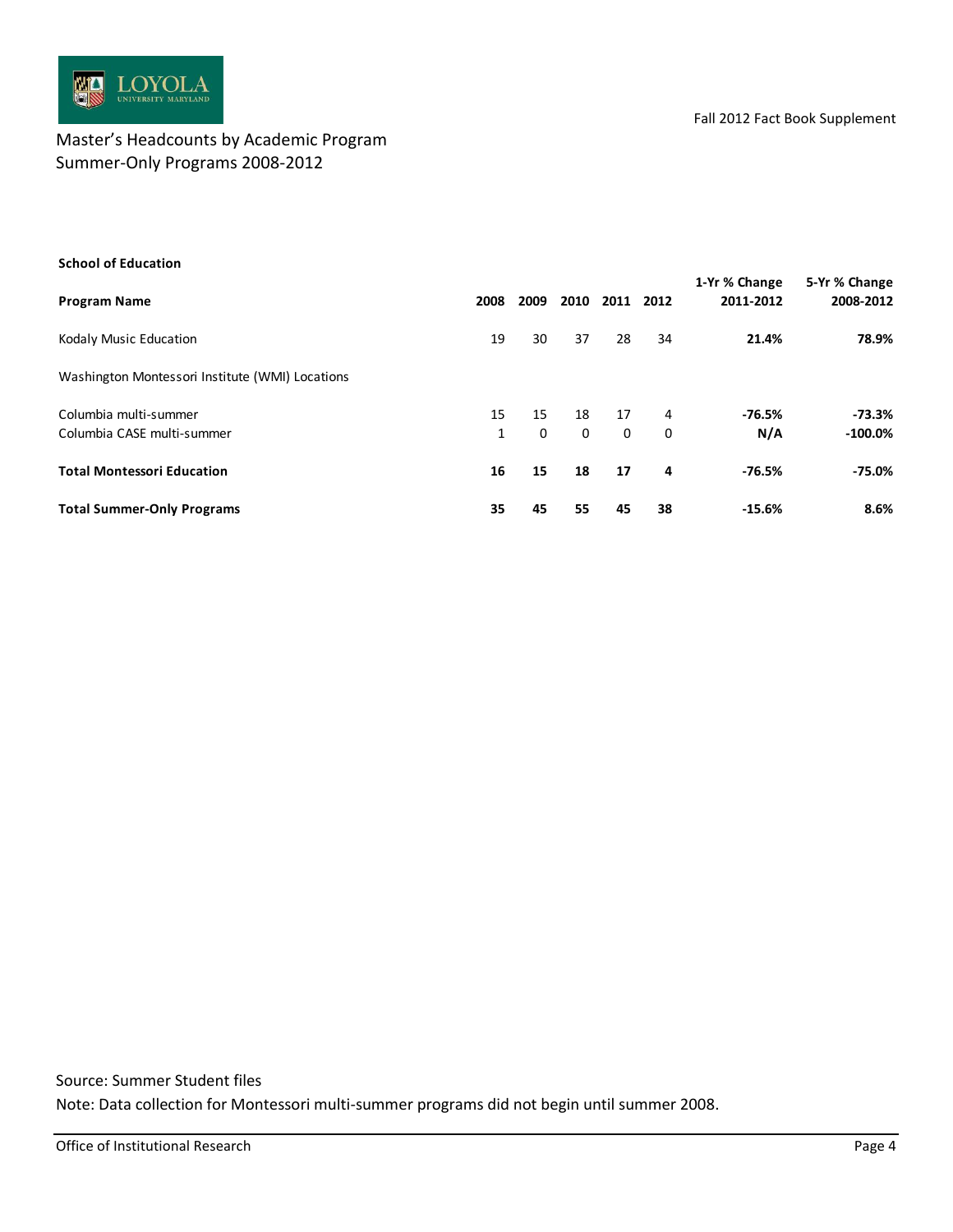

#### <span id="page-6-0"></span>Certificate of Advanced Study Headcounts by Academic Program Summer-Only Programs 2008-2012

| <b>School of Education</b>                                                                   |              |                |                |      |                |                            |                            |
|----------------------------------------------------------------------------------------------|--------------|----------------|----------------|------|----------------|----------------------------|----------------------------|
| <b>Program Name</b>                                                                          | 2008         | 2009           | 2010           | 2011 | 2012           | 1-Yr % Change<br>2011-2012 | 5-Yr % Change<br>2008-2012 |
| Washington Montessori Institute (WMI) Locations                                              |              |                |                |      |                |                            |                            |
| Columbia CASE multi-summer                                                                   | $\mathbf{1}$ | $\overline{2}$ | 6              | 4    | $\overline{4}$ | 0.0%                       | 300.0%                     |
| <b>Total</b>                                                                                 | 1            | $\mathbf{2}$   | 6              | 4    | 4              | 0.0%                       | 300.0%                     |
| <b>Graduate Certificate Headcounts by Academic Program</b><br>Summer-Only Programs 2008-2012 |              |                |                |      |                |                            |                            |
| <b>Sellinger School of Business</b>                                                          |              |                |                |      |                |                            |                            |
| <b>Program Name</b>                                                                          | 2008         | 2009           | 2010           | 2011 | 2012           | 1-Yr % Change<br>2011-2012 | 5-Yr % Change<br>2008-2012 |
| Accounting Certificate (new in Summer 2010)                                                  | 0            | $\mathbf 0$    | $\overline{2}$ | 11   | 9              | $-18.2%$                   | N/A                        |
| Total                                                                                        | 0            | 0              | $\mathbf{2}$   | 11   | 9              | $-18.2%$                   | N/A                        |
| <b>Total Summer-Only Programs</b>                                                            | 1            | 2              | 8              | 15   | 13             | $-13.3%$                   | 1200.0%                    |

Source: Summer Student files Note: Data collection for Montessori multi-summer programs did not begin until summer 2008.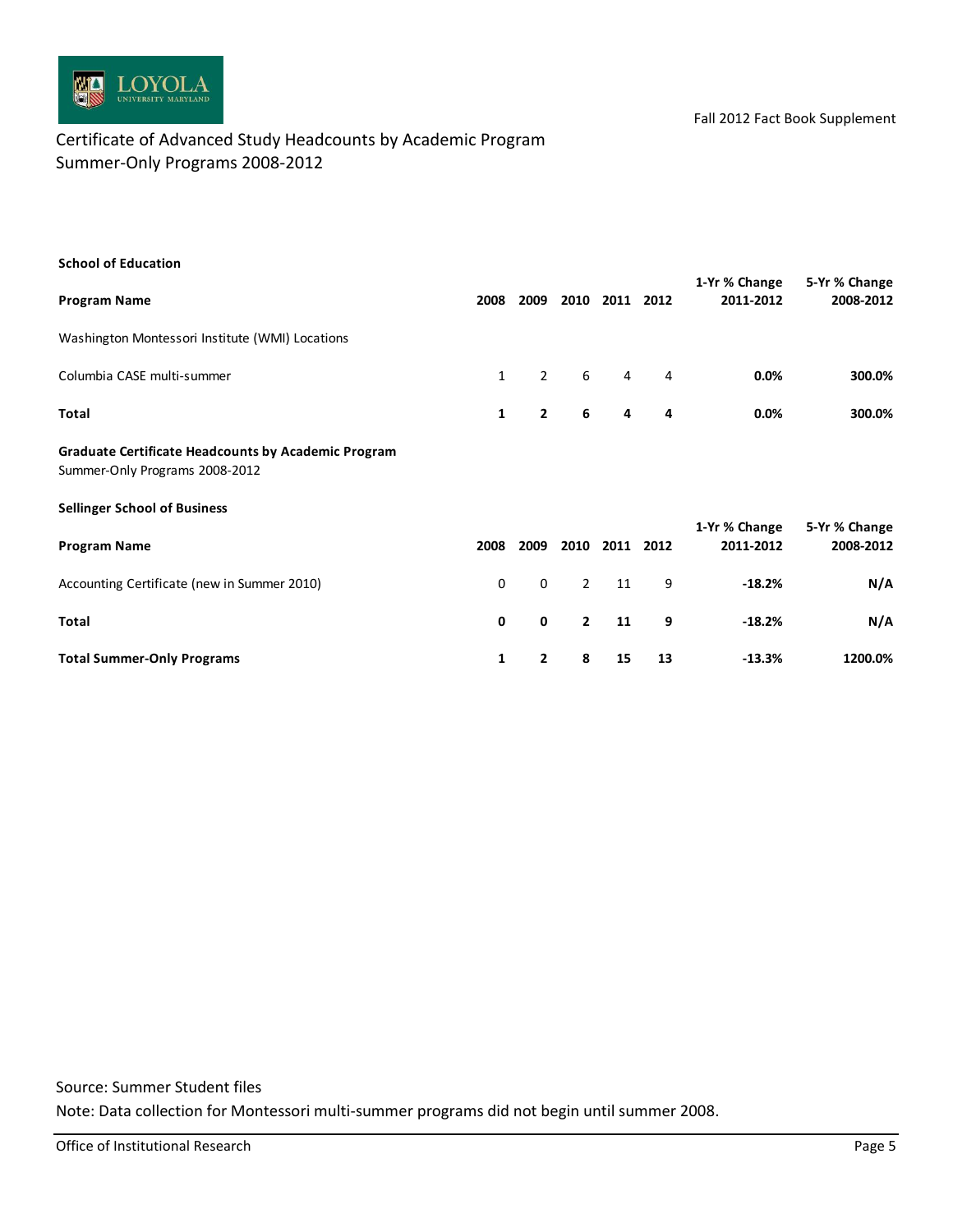

#### <span id="page-7-0"></span>Graduate Course Sections and Credit Hours (SCH) Alternative Calendar Programs Fall 2012

#### **School of Education**

| <b>Program Name</b>                        | <b>Course Prefixes</b> | <b>Sections Offered</b> | <b>Enrollments</b> | <b>SCH Generated</b> |
|--------------------------------------------|------------------------|-------------------------|--------------------|----------------------|
| Montessori Education                       | MO                     | 63                      | 574                | 1.575.0              |
| <b>Total Alternative Calendar Programs</b> |                        | 63                      | 574                | 1.575.0              |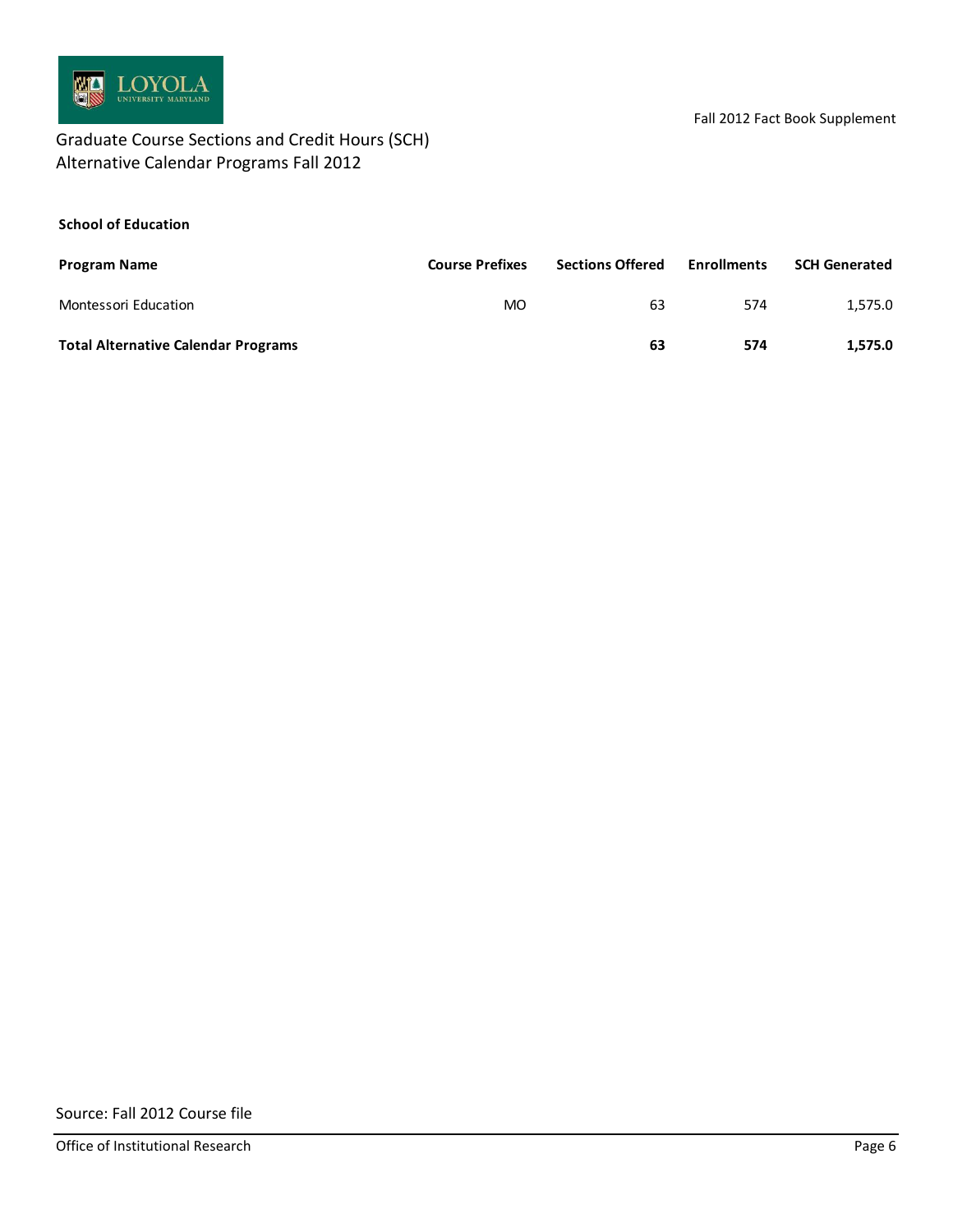

#### <span id="page-8-0"></span>Master's Headcounts by Academic Program Alternative Calendar Programs Fall 2008-2012

| <b>School of Education</b>                                      |                |              |              |                |                |               |               |
|-----------------------------------------------------------------|----------------|--------------|--------------|----------------|----------------|---------------|---------------|
|                                                                 |                |              |              |                |                | 1-Yr % Change | 5-Yr % Change |
| <b>Program Name</b>                                             | 2008           | 2009         |              | 2010 2011 2012 |                | 2011-2012     | 2008-2012     |
| Association Montessori Internationale (AMI) Affiliate Locations |                |              |              |                |                |               |               |
| Atlanta, GA                                                     | 3              | 11           | 14           | $17\,$         | 9              | $-47.1%$      | 200.0%        |
| Cleveland, OH                                                   | $\pmb{0}$      | $\pmb{0}$    | $\pmb{0}$    | 5              | 7              | 40.0%         | N/A           |
| Denver, CO                                                      | $\overline{4}$ | 4            | 3            | $\overline{2}$ | $\mathbf{1}$   | $-50.0%$      | $-75.0%$      |
| Kansas City, MO                                                 | 0              | 0            | $\mathbf{1}$ | $\pmb{0}$      | 0              | N/A           | N/A           |
| Milwaukee, WI                                                   | 10             | 13           | 10           | 12             | 8              | $-33.3%$      | $-20.0%$      |
| Portland, OR                                                    | 20             | 28           | 24           | 25             | 38             | 52.0%         | 90.0%         |
| San Diego, CA                                                   | 16             | 7            | 5            | $\pmb{4}$      | 6              | 50.0%         | $-62.5%$      |
| St. Louis, MO                                                   | 9              | 11           | 3            | 3              | $\overline{2}$ | $-33.3%$      | $-77.8%$      |
| St. Paul, MN                                                    | 17             | 8            | 13           | 21             | $10\,$         | $-52.4%$      | $-41.2%$      |
| <b>Total AMI</b>                                                | 79             | 82           | 73           | 89             | 81             | $-9.0%$       | 2.5%          |
| Washington Montessori Institute (WMI) Locations                 |                |              |              |                |                |               |               |
| Columbia                                                        | 25             | 35           | 32           | 36             | 29             | $-19.4%$      | 16.0%         |
| Columbia CASE                                                   | $\pmb{0}$      | $\mathbf{1}$ | $\pmb{0}$    | $\pmb{0}$      | 3              | N/A           | N/A           |
| <b>Educational Specialties</b>                                  | $\mathbf{1}$   | $\mathbf{1}$ | $\mathbf 0$  | $\pmb{0}$      | 0              | N/A           | $-100.0%$     |
| <b>Total WMI</b>                                                | 26             | 37           | 32           | 36             | 32             | $-11.1%$      | 23.1%         |
| <b>Total Montessori Education</b>                               | 105            | 119          | 105          | 125            | 113            | $-9.6%$       | 7.6%          |
| <b>Total Alternative Calendar Programs</b>                      | 105            | 119          | 105          | 125            | 113            | $-9.6%$       | 7.6%          |
|                                                                 |                |              |              |                |                |               |               |
| Source: Fall 2012 Student file                                  |                |              |              |                |                |               |               |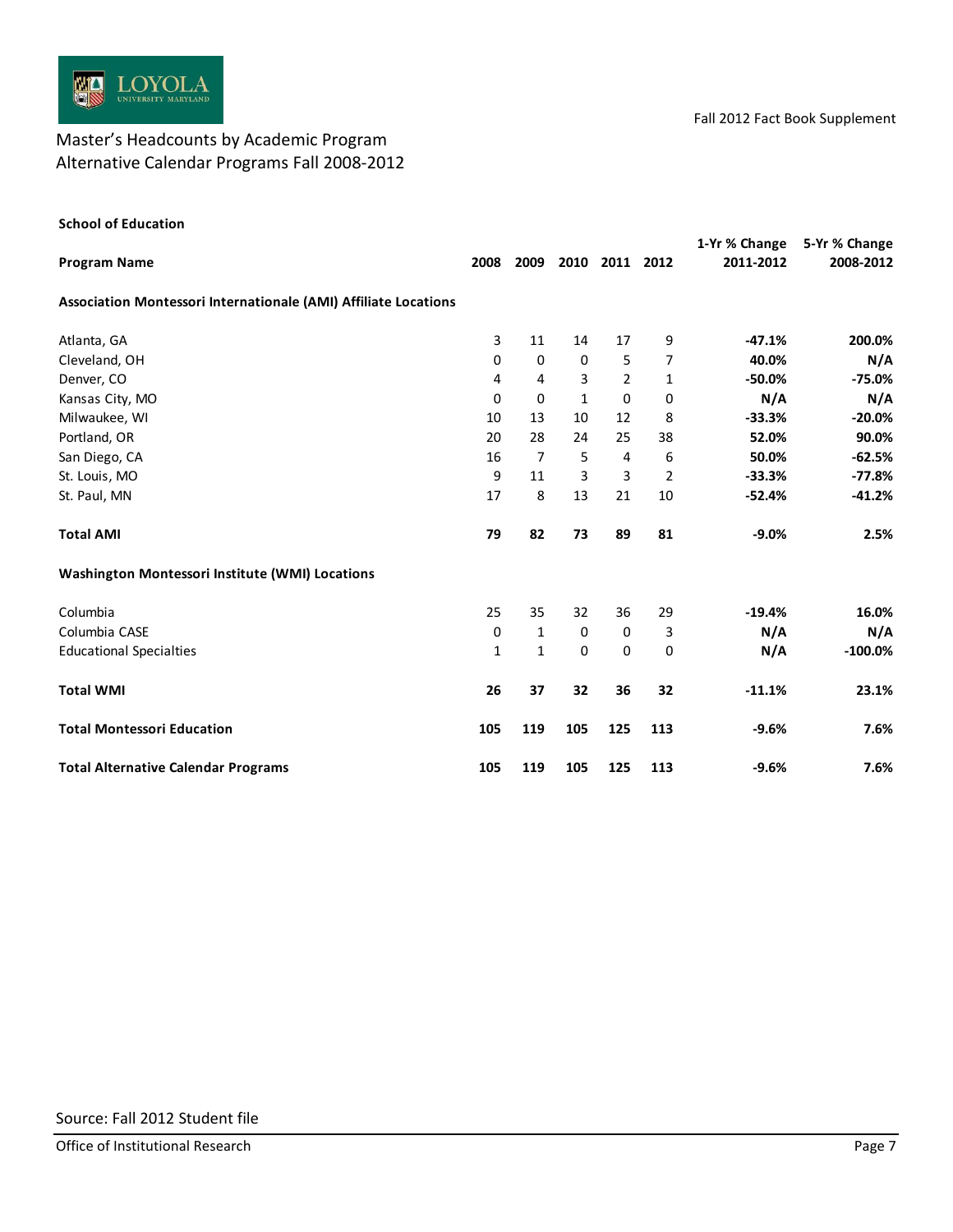

#### <span id="page-9-0"></span>Certificate of Advanced Study Headcounts by Academic Program Alternative Calendar Programs Fall 2008-2012

| <b>School of Education</b>                                      |             |                |                     |              |           |                            |                           |
|-----------------------------------------------------------------|-------------|----------------|---------------------|--------------|-----------|----------------------------|---------------------------|
| <b>Program Name</b>                                             | 2008        |                | 2009 2010 2011 2012 |              |           | 1-Yr % Change<br>2011-2012 | 5-Yr% Change<br>2008-2012 |
| Association Montessori Internationale (AMI) Affiliate Locations |             |                |                     |              |           |                            |                           |
| Atlanta, GA                                                     | $\pmb{0}$   | $\pmb{0}$      | 0                   | $\mathbf{1}$ | $\pmb{0}$ | $-100.0%$                  | N/A                       |
| Cleveland, OH                                                   | 0           | 0              | 0                   | $\pmb{0}$    | 0         | N/A                        | N/A                       |
| Denver, CO                                                      | $\mathbf 0$ | 0              | 0                   | 0            | 0         | N/A                        | N/A                       |
| Kansas City, MO                                                 | 0           | 0              | 0                   | 0            | $\pmb{0}$ | N/A                        | N/A                       |
| Milwaukee, WI                                                   | $\mathbf 0$ | 1              | $\mathbf{1}$        | $\pmb{0}$    | $\pmb{0}$ | N/A                        | N/A                       |
| Portland, OR                                                    | 0           | 0              | 0                   | 0            | $\pmb{0}$ | N/A                        | N/A                       |
| San Diego, CA                                                   | 0           | 0              | 0                   | 0            | 0         | N/A                        | N/A                       |
| St. Louis, MO                                                   | 0           | 0              | 0                   | 0            | $\pmb{0}$ | N/A                        | N/A                       |
| St. Paul, MN                                                    | 0           | 0              | 0                   | 0            | 0         | N/A                        | N/A                       |
| <b>Total AMI</b>                                                | $\pmb{0}$   | $\mathbf{1}$   | $\mathbf{1}$        | $\mathbf 1$  | $\pmb{0}$ | $-100.0%$                  | N/A                       |
| Washington Montessori Institute (WMI) Locations                 |             |                |                     |              |           |                            |                           |
| Columbia                                                        | 0           | $\pmb{0}$      | $\pmb{0}$           | $\pmb{0}$    | $\pmb{0}$ | N/A                        | N/A                       |
| Columbia CASE                                                   | 3           | $\overline{2}$ | $\overline{2}$      | $\pmb{0}$    | $\pmb{0}$ | N/A                        | $-100.0%$                 |
| <b>Educational Specialties</b>                                  | $\pmb{0}$   | $\mathbf 1$    | $\pmb{0}$           | $\pmb{0}$    | $\pmb{0}$ | N/A                        | N/A                       |
| <b>Total WMI</b>                                                | 3           | 3              | 2                   | $\pmb{0}$    | $\pmb{0}$ | N/A                        | $-100.0\%$                |
| <b>Total Montessori Education</b>                               | 3           | 4              | 3                   | $\mathbf{1}$ | 0         | $-100.0%$                  | $-100.0%$                 |
| <b>Total Alternative Calendar Programs</b>                      | 3           | 4              | 3                   | $\mathbf{1}$ | $\pmb{0}$ | $-100.0\%$                 | $-100.0%$                 |
|                                                                 |             |                |                     |              |           |                            |                           |
|                                                                 |             |                |                     |              |           |                            |                           |
|                                                                 |             |                |                     |              |           |                            |                           |
|                                                                 |             |                |                     |              |           |                            |                           |
|                                                                 |             |                |                     |              |           |                            |                           |
|                                                                 |             |                |                     |              |           |                            |                           |
|                                                                 |             |                |                     |              |           |                            |                           |
|                                                                 |             |                |                     |              |           |                            |                           |
|                                                                 |             |                |                     |              |           |                            |                           |
| Source: Fall Student files                                      |             |                |                     |              |           |                            |                           |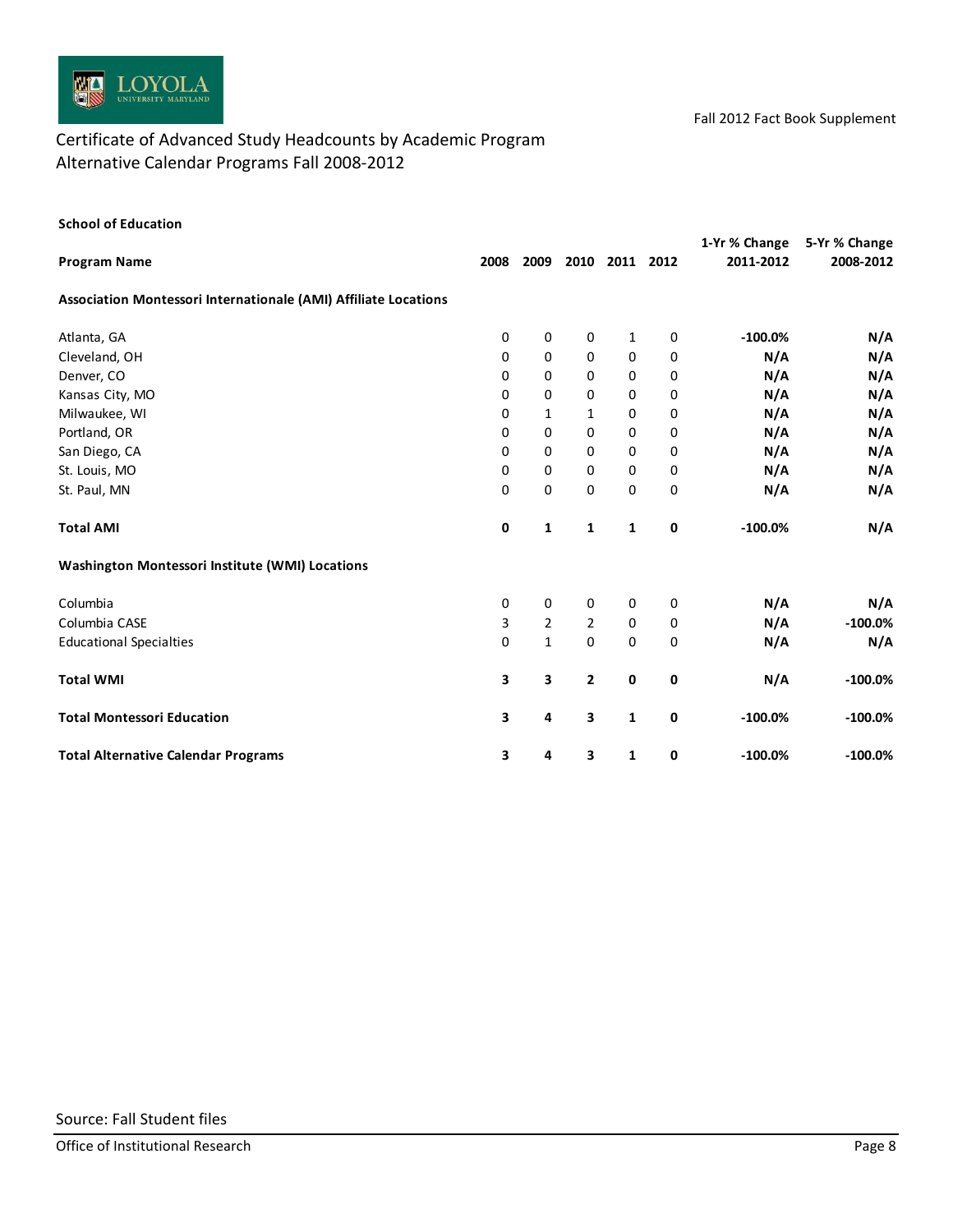

### Section II: Graduation Rates and Retention

<span id="page-10-0"></span>

| Persistence to Degree in Full time, Cohort-based Alternative Calendar Graduate Programs |  |
|-----------------------------------------------------------------------------------------|--|
|                                                                                         |  |
|                                                                                         |  |
| Persistence to Degree in Full time, Cohort-based Summer-Only Graduate Programs          |  |
|                                                                                         |  |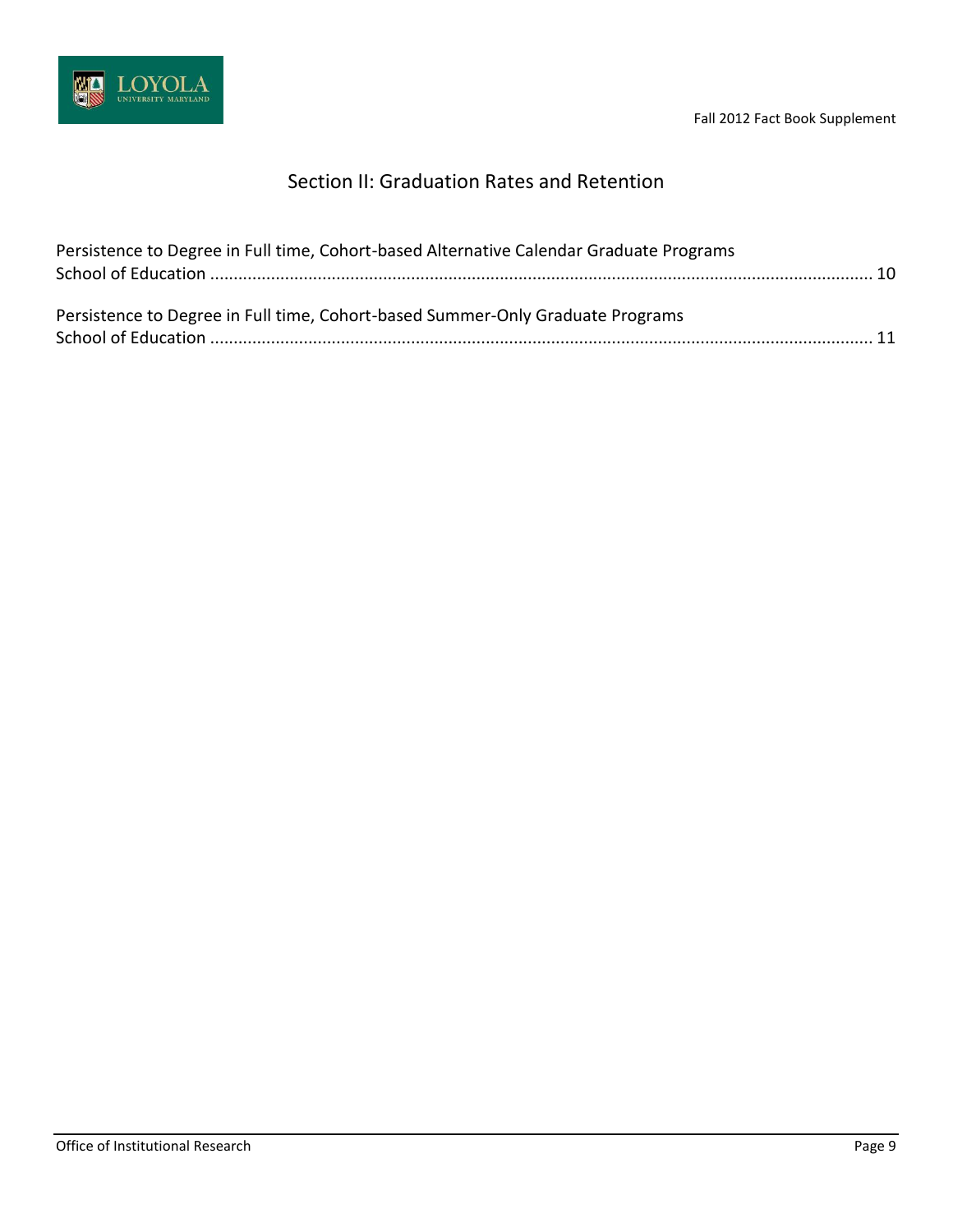

#### Persistence to Degree in Full time, Cohort-based Alternative Calendar Graduate Programs School of Education

<span id="page-11-0"></span>

|                                              |          |         | Fall 06<br>Spring 07 |                                                                             | Fall 07  |       | Spring 08 |          | Fall 08 |       | Spring 09 |        | Fall 09        |          |       | Spring 10 |                          | Fall 10 | Spring 11      |       |              | Fall 11 |          | Spring 12 |          | Fall 12 |                                                             |           | Time to Degree <sup>2</sup><br>Average |    |     |      |     |       |          |                                   |
|----------------------------------------------|----------|---------|----------------------|-----------------------------------------------------------------------------|----------|-------|-----------|----------|---------|-------|-----------|--------|----------------|----------|-------|-----------|--------------------------|---------|----------------|-------|--------------|---------|----------|-----------|----------|---------|-------------------------------------------------------------|-----------|----------------------------------------|----|-----|------|-----|-------|----------|-----------------------------------|
|                                              |          |         |                      |                                                                             |          |       |           |          |         |       |           |        |                |          |       |           |                          |         |                |       |              |         |          |           |          |         |                                                             |           | Time to                                |    |     |      |     |       |          |                                   |
|                                              |          | Ret/    |                      | Ret/                                                                        |          | Ret/  |           | Ret/     |         | Ret/  |           | Ret/   |                | Ret/     |       | Ret/      |                          | Ret/    |                | Ret/  |              | Ret/    |          | Ret/      |          | Ret/    | # Grad <del>'</del>                                         | % Grad    | Degree                                 |    |     |      |     |       |          |                                   |
|                                              |          |         |                      | Enr Grad Enr Grad Enr Grad Enr Grad Enr Grad Enr Grad Enr Grad Enr Grad Enr |          |       |           |          |         |       |           |        |                |          |       |           |                          |         |                |       |              |         |          |           |          |         | Grad Enr Grad Enr Grad Enr Grad Enr Grad Enr Grad (Overall) | (Overall) | (years)                                |    |     |      |     |       |          | 1yr 2yrs 3yrs 4yrs 5yrs 6yrs 7yrs |
| <b>Cohorts by Program</b>                    |          |         |                      |                                                                             |          |       |           |          |         |       |           |        |                |          |       |           |                          |         |                |       |              |         |          |           |          |         |                                                             |           |                                        |    |     |      |     |       |          |                                   |
| Montessori Education (M.Ed.) <sup>3</sup>    |          |         |                      |                                                                             |          |       |           |          |         |       |           |        |                |          |       |           |                          |         |                |       |              |         |          |           |          |         |                                                             |           |                                        |    |     |      |     |       |          |                                   |
| WMI Academic Year '07                        | 36       | $---$   |                      | 36 100%                                                                     | $\Omega$ | 33%   | $\Omega$  | 78%      |         | 83%   | $\Omega$  | 83%    |                | 83%      |       | 83%       |                          | 83%     |                | 83%   | $\Omega$     | 83%     |          | 86%       |          | 86%     | 31                                                          | 86%       | 1.7                                    | 0% | 78% | 83%  | 83% |       |          |                                   |
| WMI Academic Year '08                        | $\cdots$ | $---$   | $--$                 | $\cdots$                                                                    | 42       | $---$ | 41        | 98%      |         | 7%    | $\Omega$  | 67%    |                | 74%      |       | 79%       |                          | 79%     |                | 81%   |              | 81%     |          |           |          | 81%     | 34                                                          | 81%       | 1.8                                    | 0% | 67% | 79%  | 81% | -81%  |          | $- - -$                           |
| WMI Academic Year '09                        | ---      | $- - -$ | $- - -$              |                                                                             | $- - -$  | $---$ | $\cdots$  | $\cdots$ | 25      | $---$ | 22        | 88%    |                | 20%      |       |           |                          | 76%     |                | 80%   |              | 80%     |          |           |          | 84%     | 21                                                          | 84%       | 1.7                                    | 0% | 72% | -80% |     |       | ---      | $\sim$ $\sim$ $\sim$              |
| WMI Academic Year '10                        | $\cdots$ |         |                      |                                                                             |          |       |           |          |         |       | $---$     |        | 34             | $\cdots$ | 32    | 94%       |                          | 24%     |                | 74%   | <sup>n</sup> | 71%     |          | 74%       |          | 74%     | 25                                                          | 74%       | 1.6                                    | 0% | 71% | 74%  |     | $- -$ | $---$    | $- - -$                           |
| WMI Academic Year '11                        | $\cdots$ | $---$   | $---$                |                                                                             |          |       |           |          |         |       |           |        | ---            | $---$    | $---$ | $---$     | 32                       | $---$   | 31             | 97%   | $\Omega$     | 22%     |          | 81%       |          | 81%     | 26                                                          | 81%       | 1.6                                    | 0% | 81% |      |     |       | ---      | $- - -$                           |
| WMI Academic Year '12                        | ---      | $---$   | $- - -$              |                                                                             |          | $---$ |           |          |         |       | $---$     | $---$  | $---$          | $---$    |       |           | $---$                    | $---$   | $---$          | $---$ | 34           | $---$   | 34       | 100%      | 33       | 97%     | $\boldsymbol{0}$                                            | 0%        | $- - -$                                |    | --- |      |     |       | ---      | $- - -$                           |
| WMI Academic Year '13                        | $---$    |         |                      |                                                                             |          |       |           |          |         |       |           |        |                |          |       |           |                          |         |                |       |              | $---$   |          |           | 29       | $---$   | $- - -$                                                     | $- - -$   | $- - -$                                |    |     |      |     |       |          |                                   |
|                                              |          |         |                      |                                                                             |          |       |           |          |         |       |           |        |                |          |       |           |                          |         |                |       |              |         |          |           |          |         |                                                             |           |                                        |    |     |      |     |       |          |                                   |
| Montessori Education (C.A.S.E.) <sup>3</sup> |          |         |                      |                                                                             |          |       |           |          |         |       |           |        |                |          |       |           |                          |         |                |       |              |         |          |           |          |         |                                                             |           |                                        |    |     |      |     |       |          |                                   |
| WMI Academic Year--CASE '07                  |          | $---$   |                      | 100%                                                                        | $\Omega$ | 0%    |           | 0%       |         | 0%    | $\Omega$  | 0%     |                | 0%       |       | 0%        |                          | 0%      |                | 0%    |              | 0%      |          |           |          | 0%      | n                                                           | 0%        | $- - -$                                |    |     |      |     |       |          | $\cdots$                          |
| WMI Academic Year--CASE '08                  | $---$    | $---$   | $---$                | $-- -$                                                                      |          | $---$ |           | 100%     |         | 33%   | $\Omega$  | 0%     |                | 0%       |       |           |                          | 0%      |                | 0%    |              | 0%      |          | 33%       | $\Omega$ | 33%     |                                                             | 33%       | 4.6                                    | 0% | 0%  |      |     | 33%   | $\cdots$ | $\sim$ $\sim$ $\sim$              |
| WMI Academic Year--CASE '09                  |          | $---$   |                      |                                                                             |          | $---$ |           | $---$    |         | $---$ |           | 2 100% |                | 0%       |       | 0%        |                          | 0%      |                | 0%    |              | 0%      |          |           |          | 0%      |                                                             | 0%        | $- - -$                                |    | O%  |      |     |       | ---      | $- - -$                           |
| WMI Academic Year--CASE '10                  |          | $---$   | $- - -$              |                                                                             | $---$    | $---$ | $- - -$   | $---$    | $- - -$ | $---$ | $- - -$   | $---$  | $\overline{2}$ | $---$    |       | 100%      |                          | 0%      |                | 0%    |              |         |          |           |          | 0%      | n                                                           | 0%        | $- - -$                                |    |     |      |     |       | $---$    | $- - -$                           |
| WMI Academic Year--CASE '11                  |          |         |                      |                                                                             |          |       |           |          |         |       |           |        | $---$          |          |       |           | $\overline{\phantom{a}}$ | $---$   | $\overline{2}$ | 100%  | $\Omega$     | 0%      |          |           | $\Omega$ | 0%      | $\boldsymbol{0}$                                            | 0%        | $- - -$                                | 0% |     |      |     |       |          |                                   |
| WMI Academic Year--CASE '12                  |          |         |                      |                                                                             |          |       |           |          |         |       |           |        |                |          |       |           | $---$                    | $---$   | $---$          | $---$ |              | $---$   | $\cdots$ | $---$     | $\cdots$ | $---$   | ---                                                         | $- - -$   | $- - -$                                |    |     |      |     |       |          |                                   |
| WMI Academic Year--CASE '13                  |          | $---$   | $--$                 | $---$                                                                       | $- - -$  | $---$ | $--$      | $---$    | $--$    | $---$ | $- - -$   | $---$  | $--$           | $---$    | $--$  | $---$     | $- - -$                  | $---$   | $--$           | $---$ | $---$        | $---$   | $---$    | $---$     | 3        | $---$   | $- - -$                                                     |           | $- - -$                                |    |     |      |     |       |          |                                   |

Sources: Student headcount census files (fall and spring), Montessori headcount census files (fall and spring) and degree files, Office of Institutional Research

Notes: Bolded "ENR" figures represent the total number of individuals who began the program in that cohort that semester. Naturally, "ret/grad" percentages would not apply in this instance.

 $^1$  The number and percent graduated represents the total number of students from that cohort who graduated with a degree from that program as of spring 2012.

 $^2$ These data represent how long it took for students to attain their degree. This represents the percentage of students who graduated within the stated time frame.

<sup>3</sup> WMI stands for Washington Montessori Institute.